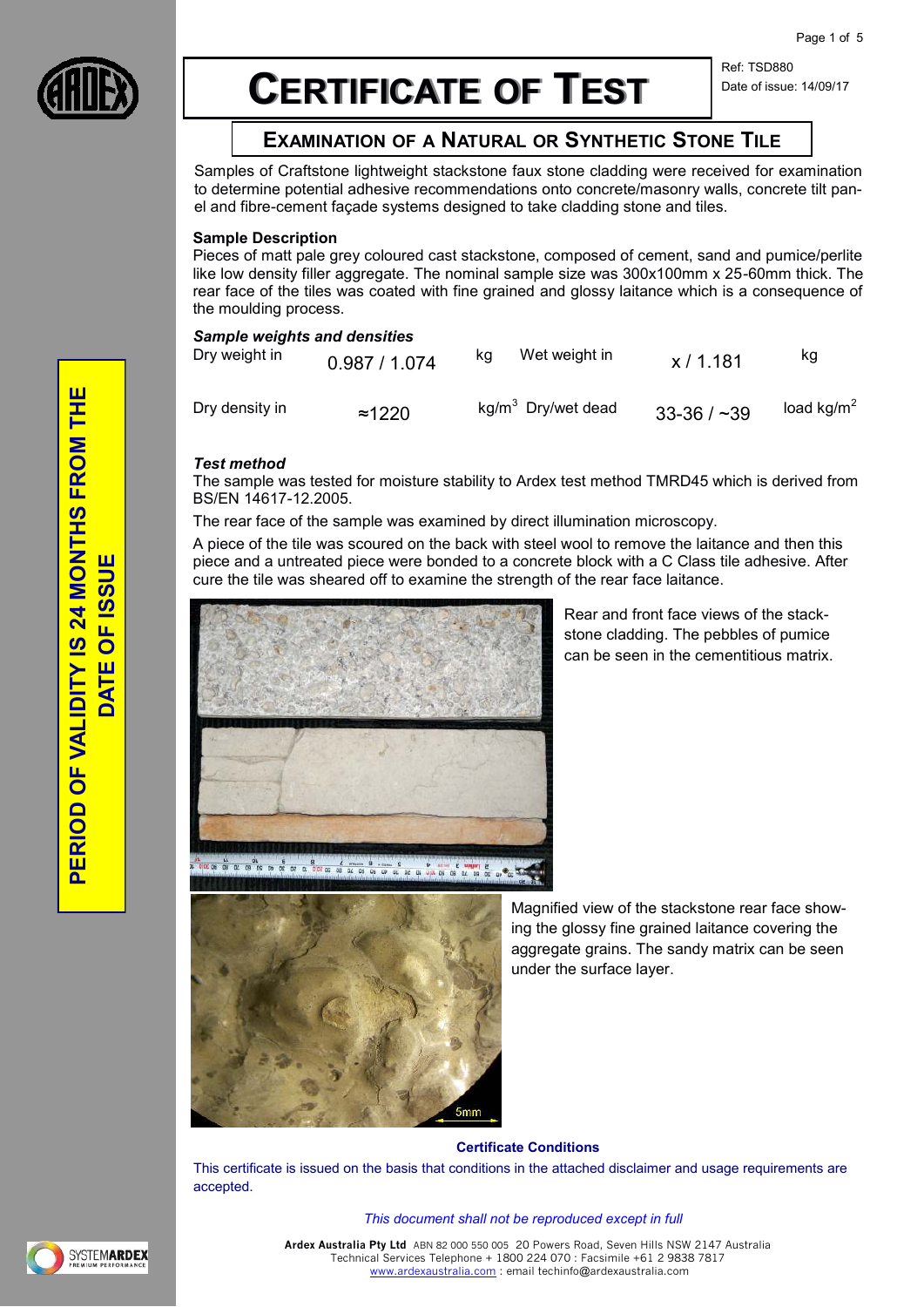

Ref: TSD880 Date of issue: 14/09/17



# *Results*

The tiles displayed low sensitivity to moisture deformation, however saturated relatively rapidly as can be seen in the image above. Whilst the tile adhesive will not create this effect, continuous rainfall can, and will alter the dead load.

The laitance on the rear could be easily removed by scouring, and more easily removed by wire brushing. The oblique shear impact test of the bonded samples showed that the scoured tile fracture cohesively, but the un-scoured one debonded cleanly at the laitance interface.

# **Certificate Conditions**

This certificate is issued on the basis that conditions in the attached disclaimer and usage requirements are accepted.

#### *This document shall not be reproduced except in full*

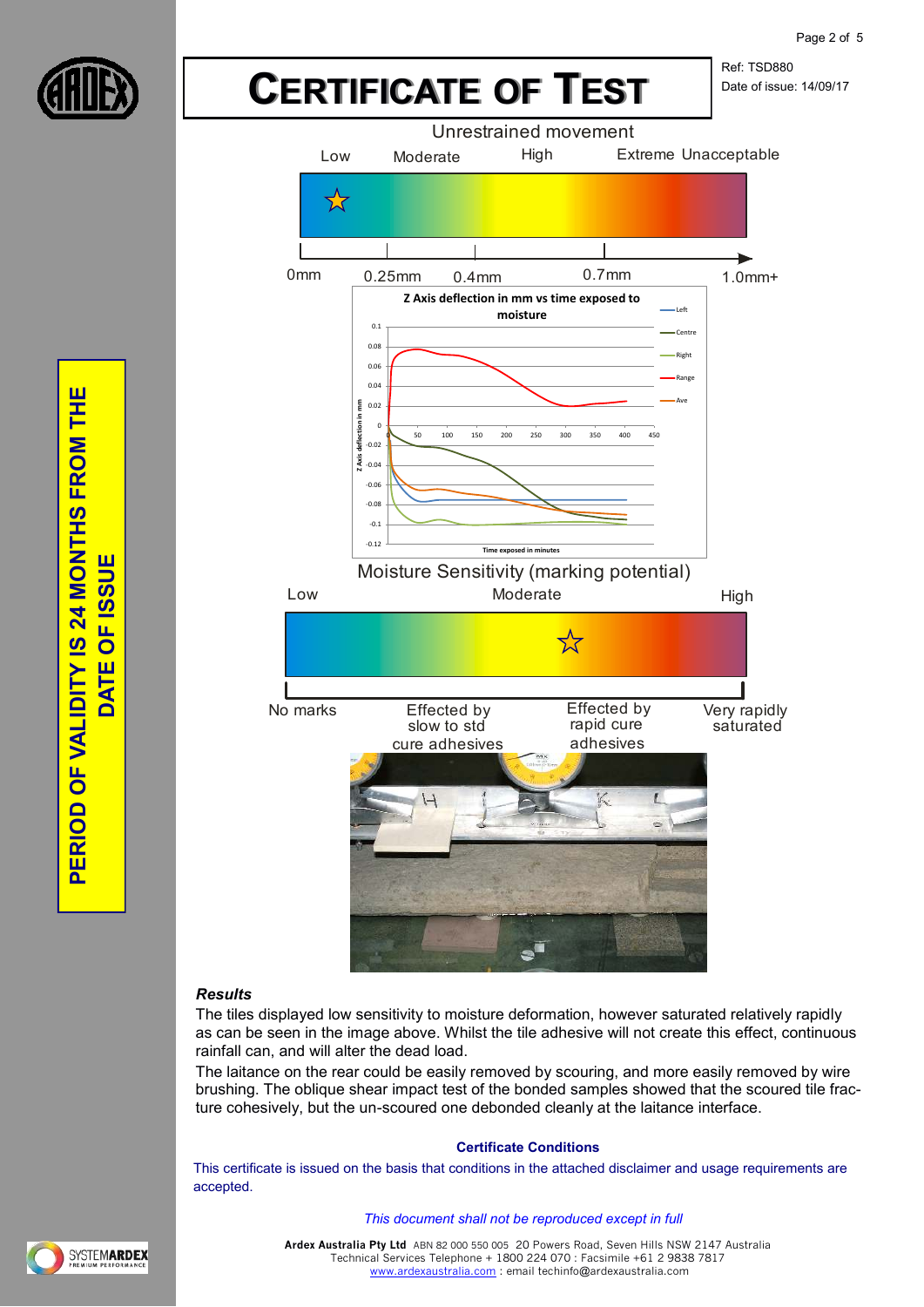Page 3 of 5



# **CERTIFICATE OF TEST**

Ref: TSD880 Date of issue: 14/09/17



Magnified view of the stackstone rear face showing the surface after scouring away of the glossy fine grained laitance covering the aggregate grains. The sandy matrix can be seen more clearly and the foamy pumice like structure of the lightweight aggregate.

Bonded sample where the laitance layer was scoured away. As can be seen the stackstone has fractured within itself, at an oblique angle, and not come away easily. Only half of tile has fractured.

Bonded sample where the laitance layer was unremoved. In this case the stackstone has broken away cleanly at the level of the laitance layer, which has remained bonded to the adhesive, while the main tile body came away.

This indicates an inherent surface weakness which can become important to longer term bond at high dead or live loads, or poorly achieved adhesive contact coverage.



# **Certificate Conditions**

This certificate is issued on the basis that conditions in the attached disclaimer and usage requirements are accepted.

#### *This document shall not be reproduced except in full*



**Ardex Australia Pty Ltd** ABN 82 000 550 005 20 Powers Road, Seven Hills NSW 2147 Australia Technical Services Telephone + 1800 224 070 : Facsimile +61 2 9838 7817 [www.ardexaustralia.com :](http://www.ardexaustralia.com/) email techinfo@ardexaustralia.com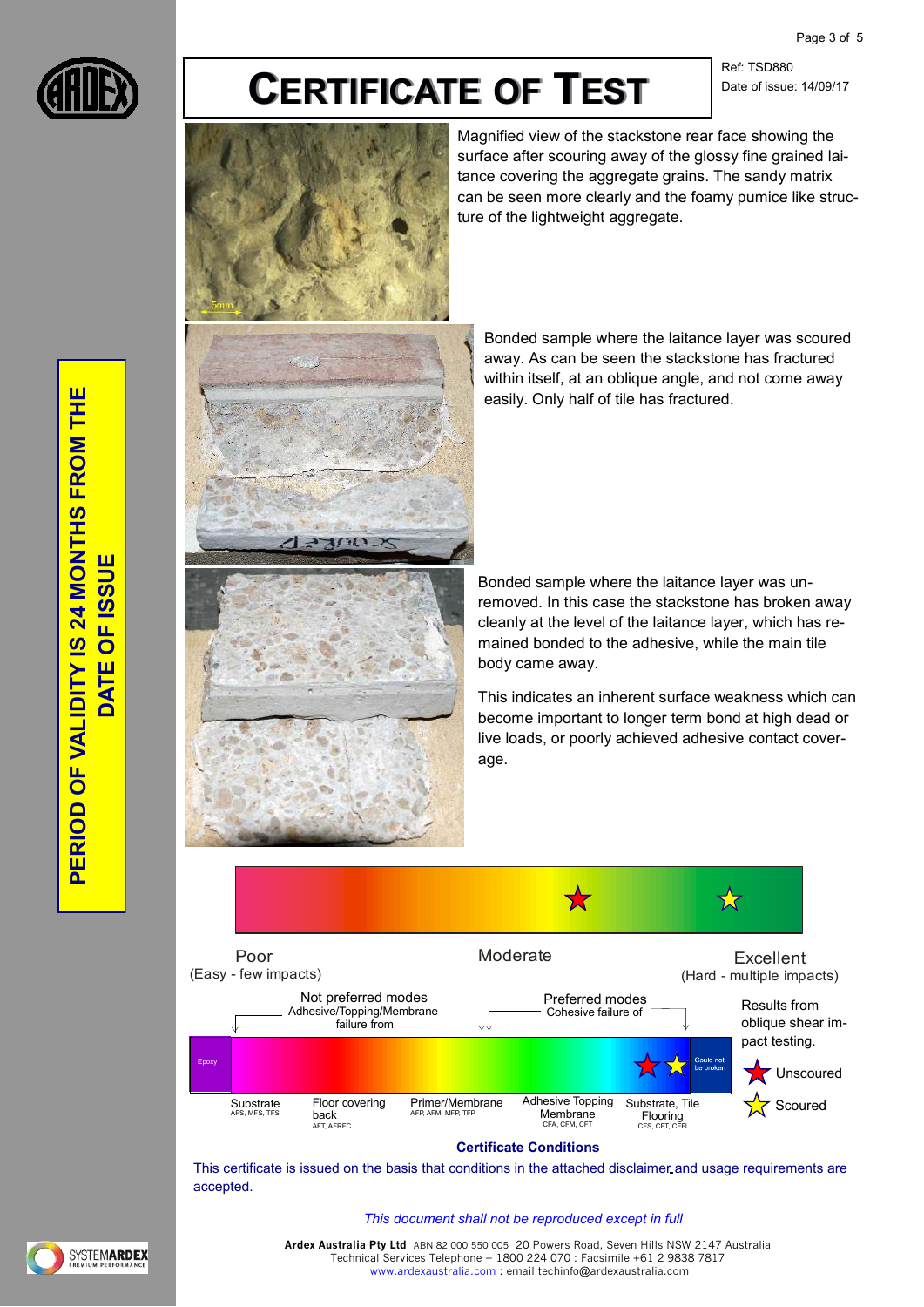

Ref: TSD880 Date of issue: 14/09/17

### *Recommendation*

The tiles can be bonded with standard C Class cement based adhesives, or if required R Class adhesives. The application over concrete, tilt panels and rendered block or brickwork is straightforward.

Installation over fibre-cement sheet facades (comprising either James Hardie Easylap™ Panel or BGC Innova<sup>™</sup> Stone Sheet<sup>™</sup>) are prescribed by standard system recommendations. In the case of Easylap<sup>™</sup> it was created with suppliers (System recommendation SRO857).

CASE 1—CONCRETE SURFACES AND TILT PANEL (NOT WATERPROOFED)

- a. In all cases the surface must be mechanically prepared to open the concrete pores and remove contaminants and laitance, followed by vacuum cleaning or power washing. Acid washing is not acceptable.
- b. The adhesive primer applied shall be ARDEX Multiprime.
- c. Adhesives can any of the following types: ARDEX X77  $\pm$  ARDEX E90, ARDEX X18  $\pm$  ARDEX E90, ARDEX Quickbond  $\pm$  ARDEX Abalastic (required for external), ARDEX S28N  $\pm$  ARDEX E90 (internal applications only), ARDEX X17, ARDEX X10 + ARDEX E90 or Abalastic, or ARDEX WA100 (epoxy).

#### CASE 2—MASONRY BLOCK AND BRICKWORK (NOT WATERPROOFED)

Note that rendered surfaces nominally have a recommended deadload of 32kg/m<sup>2</sup> and where this is exceeded additional mechanical supports are recommended.

- d. The surface of the masonry must be clean and free from dirt, loose materials and weakly bonded adhesive residues. Mechanical preparation may be necessary
- e. The surface is prepared with ARDEX WR Prime in accordance with the datasheet and then rendered with ARDEX WR60, WR100 or WR120FR render.
- f. The adhesive primer applied shall be ARDEX Multiprime.
- g. Adhesives can any of the following types: ARDEX X77  $\pm$  ARDEX E90, ARDEX X18  $\pm$  ARDEX E90, ARDEX Quickbond  $\pm$  ARDEX Abalastic (required for external), ARDEX S28N  $\pm$  ARDEX E90 (internal applications only), ARDEX X17, ARDEX X10 + ARDEX E90 or Abalastic, or ARDEX WA100 (epoxy).

#### CASE 3 FIBRE-CEMENT FAÇADE SHEETS

The sheet systems are strictly constrained by the manufacturers with regards to fixing and preparation. Details for Easylap™ can be found in ARDEX System Recommendation SRO857, whilst the Stonesheet™ design manual gives equivalent recommendations.

The generalised system design is:

- h. The sheets are primed with ARDEX WPM265 primer
- i. The sheet joints are covered with ARDEX STB 15/75 tape
- j. The sheets are waterproofed with ARDEX WPM002 membrane
- k. The tiles are fixed with ARDEX Optima, ARDEX X77 + ARDEX E90, ARDEX STS8 + ARDEX E90, ARDEX X18 + ARDEX E90 or ARDEX WA100 (epoxy).

#### GENERAL COMMENTS

- *i. The laitance on the rear face of the tiles should be removed by wire brushing or scouring with steel wool. This fine material is normally weaker then cement matrix of the tiles themselves.*
- ii. All adhesives and products shall be used in accordance with the product datasheets.
- iii. The adhesive shall be applied by both notching the adhesive onto the wall with a minimum 10mm notch trowel (with lines parallel to the ground and not fanned) and also back buttering the tile. The adhesive MUST achieve at least 90% contact coverage to minimise the risk of efflorescence.
- iv. Special conditions apply to the use of STB15/75 tape with ARDEX WPM002 as described in Technical Bulletin TB239.
- v. General recommendations for placing stackstone tiles can be found in ARDEX Technical Bulletin TB148.
- vi. Field movement joints any perimeter should be installed in the tiled surfaces in accordance with AS3958.1-2007 or any special recommendations relating to fibre-cement facades. All existing expansion and movement joints MUST be carried through the tile surface.
- vii. Any joints requiring a flexible sealant can be filled with ARDEX ST silicone.

#### **Certificate Conditions**

This certificate is issued on the basis that conditions in the attached disclaimer and usage requirements are accepted.

#### *This document shall not be reproduced except in full*



**PERIOD OF VALIDITY IS 24 MONTHS FROM THE**  PERIOD OF VALIDITY IS 24 MONTHS FROM THE **DATE OF ISSUE SU** OF IS. **DATE**